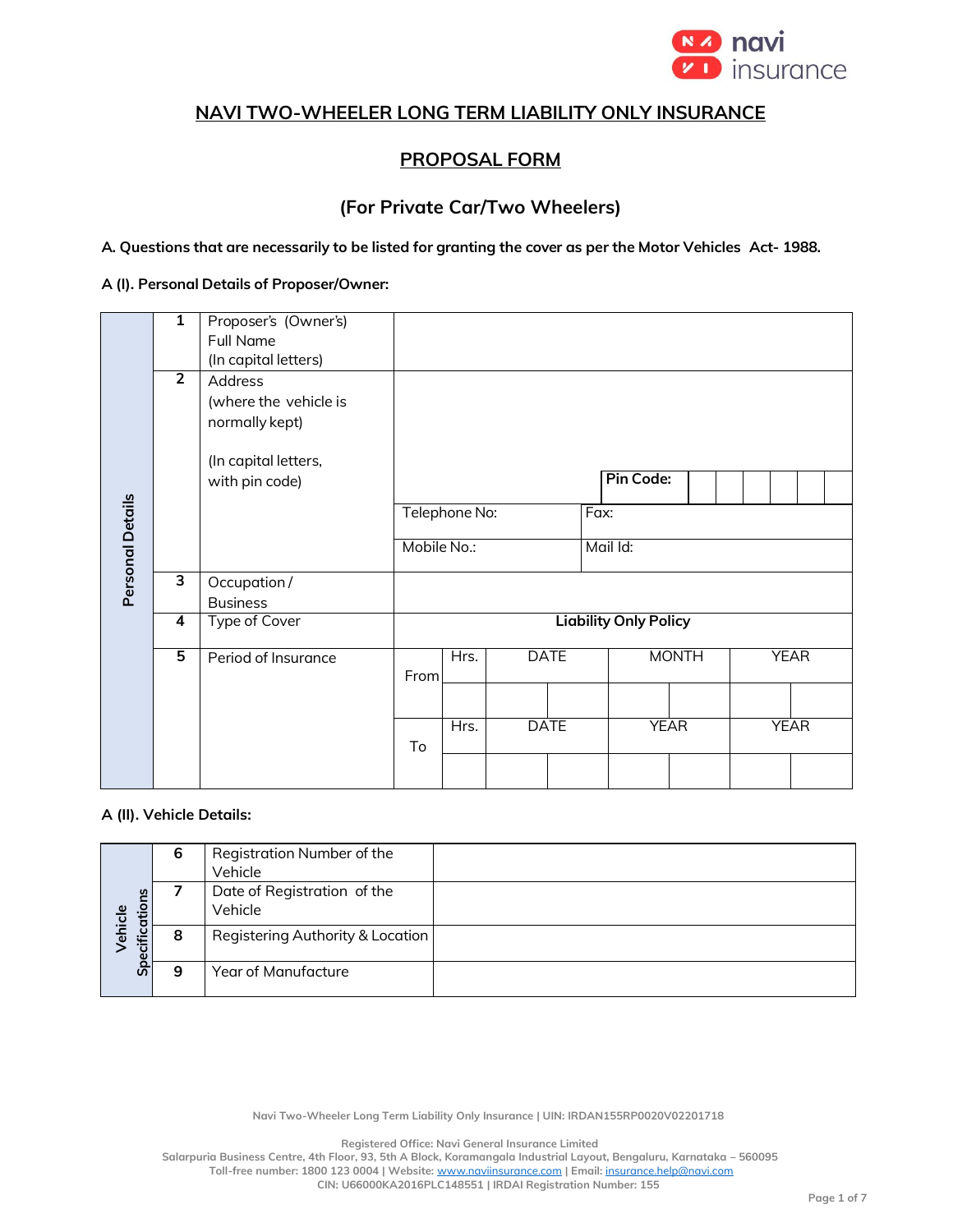

|                                             | 10                        | <b>Engine Number</b>                                                                                                   |            |                         |            |           |  |  |
|---------------------------------------------|---------------------------|------------------------------------------------------------------------------------------------------------------------|------------|-------------------------|------------|-----------|--|--|
|                                             | 11                        | Chassis Number                                                                                                         |            |                         |            |           |  |  |
|                                             | 12                        | Make of the Vehicle                                                                                                    |            |                         |            |           |  |  |
|                                             | 13                        | Model                                                                                                                  |            |                         |            |           |  |  |
|                                             | 14                        | Type of Body                                                                                                           |            |                         |            |           |  |  |
|                                             | 15                        | Cubic Capacity of the Vehicle                                                                                          |            |                         |            |           |  |  |
|                                             | 16                        | Seating Capacity including<br>Driver                                                                                   |            |                         |            |           |  |  |
|                                             | 17                        | Whether vehicle is driven by<br>non-conventional source of<br>power/CNG/LPG/Bi-Fuel?<br>If 'YES', please give details. |            |                         |            |           |  |  |
|                                             | 18                        | Whether the use of vehicle is<br>limited to own premises?                                                              |            | <b>YES</b>              |            | NO.       |  |  |
|                                             | 19                        | Whether the vehicle is used for<br>commercial purpose?                                                                 | <b>YES</b> |                         | NO.        |           |  |  |
|                                             | 20                        | Whether the vehicle is used<br>for driving tuitions? (GR-44)                                                           | <b>YES</b> |                         | NO.        |           |  |  |
|                                             | 21                        | Details of Hire Purchase /<br>Hypothecation / Lease                                                                    |            | (IMT-5)/(IMT-7)/(IMT-6) |            |           |  |  |
|                                             |                           | a) Is the vehicle proposed for<br>insurance is:                                                                        |            |                         |            |           |  |  |
|                                             |                           | i) Under Hire Purchase?                                                                                                |            | <b>YES</b>              |            | <b>NO</b> |  |  |
|                                             |                           | ii) Under Lease Agreement?                                                                                             |            | <b>YES</b>              |            | NO.       |  |  |
|                                             | iii) Under Hypothecation? |                                                                                                                        |            |                         | <b>YES</b> | <b>NO</b> |  |  |
|                                             |                           | b) If 'YES', give name and address<br>of concerned party/parties:                                                      |            |                         |            |           |  |  |
|                                             |                           | Note: (Copies of R.C and fitness certificate should be submitted along with the<br>proposal form)                      |            |                         |            |           |  |  |
|                                             |                           | Coverage for liability against Third Party Risks (Death<br>or Bodily Injury) required in respect of:                   |            |                         |            |           |  |  |
|                                             |                           | (i) Owner Driver only                                                                                                  |            | <b>YES</b>              | NO.        |           |  |  |
|                                             |                           | (ii) Any person other than Paid Driver                                                                                 |            | <b>YES</b>              | NO.        |           |  |  |
|                                             | 22                        | If 'YES', give details of such other persons                                                                           |            |                         |            |           |  |  |
| Third Party Risks: Death /<br>Bodily Injury |                           | 1                                                                                                                      |            |                         |            |           |  |  |
|                                             |                           | $\overline{2}$                                                                                                         |            |                         |            |           |  |  |
|                                             |                           | 3                                                                                                                      |            |                         |            |           |  |  |

**Registered Office: Navi General Insurance Limited**

**Salarpuria Business Centre, 4th Floor, 93, 5th A Block, Koramangala Industrial Layout, Bengaluru, Karnataka – 560095 Toll-free number: 1800 123 0004 | Website:** [www.naviinsurance.com](http://www.naviinsurance.com/) **| Email:** [insurance.help@navi.com](mailto:insurance.help@navi.com)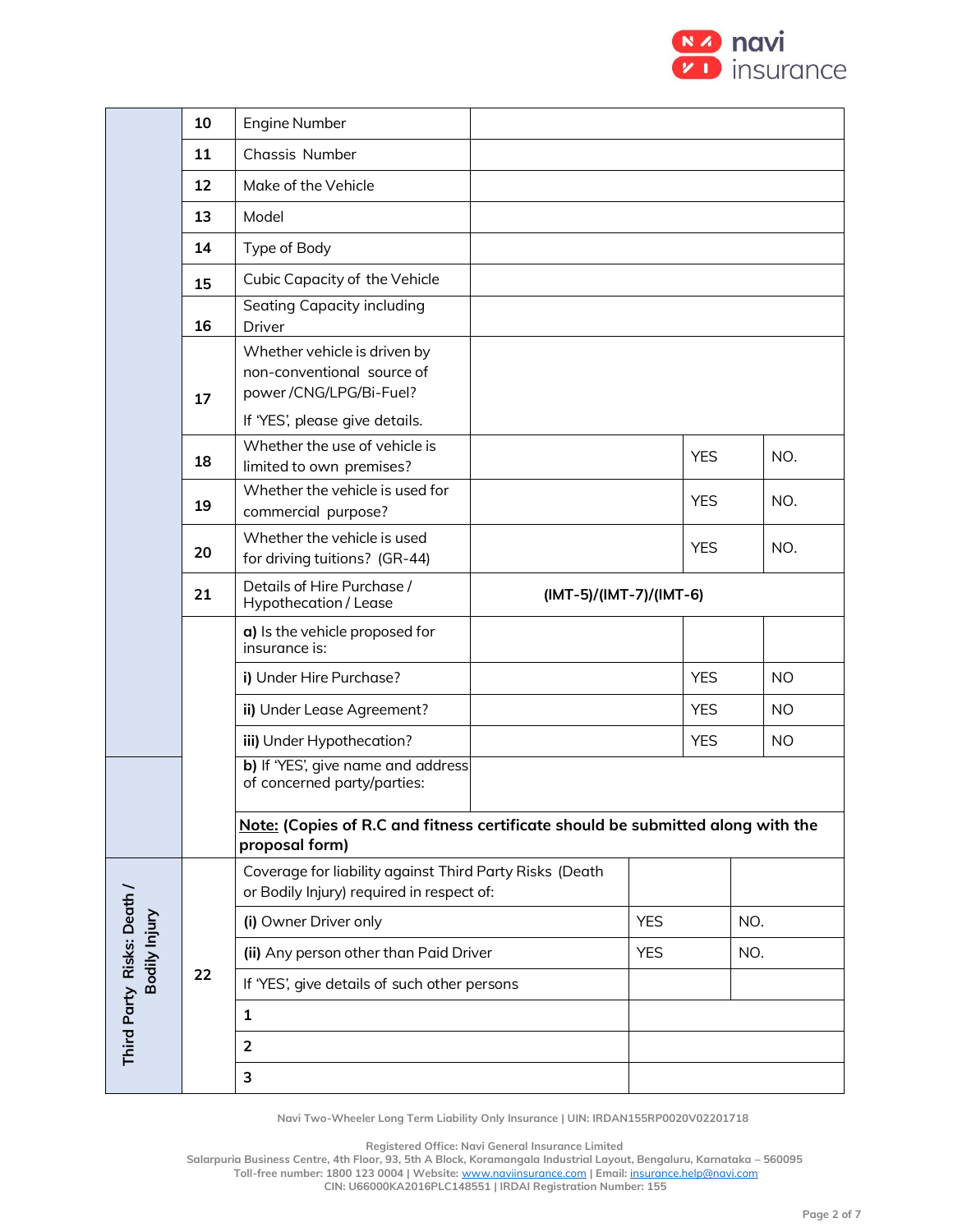

|                                                                                                                                                                                                                                    |                               | [Note:<br>1. Section 146 of Motor Vehicles Act-1988 makes it mandatory for the owner of the<br>vehicle to ensure that he or any other person authorized by him to drive a vehicle in<br>public place has insurance against third party risks. (The explanation to Section 146<br>exempts the paid driver)<br>2. As per Section 147 (2) (a). The liability is 'as incurred 'in the case of death / bodily<br>injury of a third party] |                  |           |  |  |  |  |  |  |
|------------------------------------------------------------------------------------------------------------------------------------------------------------------------------------------------------------------------------------|-------------------------------|--------------------------------------------------------------------------------------------------------------------------------------------------------------------------------------------------------------------------------------------------------------------------------------------------------------------------------------------------------------------------------------------------------------------------------------|------------------|-----------|--|--|--|--|--|--|
| Risks: TPPD<br>Third party<br>$(INT-20)$                                                                                                                                                                                           | 23                            | Do you wish to have the statutory Third-Party<br>Property Damage (TPPD) liability of Rs. 6000/-<br><b>YES</b><br><b>NO</b><br>only?<br>[For additional TPPD limits, please see Q.No. 25]                                                                                                                                                                                                                                             |                  |           |  |  |  |  |  |  |
| Legal liability to persons employed in connection with operation of the vehicle, who are<br>'workmen'. [The liability of the Employer under the Employees 'Compensation Act-1923 is<br>covered under the Motor Vehicles Act-1988.) |                               |                                                                                                                                                                                                                                                                                                                                                                                                                                      |                  |           |  |  |  |  |  |  |
|                                                                                                                                                                                                                                    | 24                            | 1) Drivers                                                                                                                                                                                                                                                                                                                                                                                                                           | (No. of persons: |           |  |  |  |  |  |  |
| Third Party Risks: Liability to Employee under E.C.<br>Act-1923(Compulsorily to be covered by<br>M.V ACT 1988)                                                                                                                     |                               | 2) Employees (Workmen)<br>(No. of persons:                                                                                                                                                                                                                                                                                                                                                                                           |                  |           |  |  |  |  |  |  |
|                                                                                                                                                                                                                                    |                               | (Note: The Motor Vehicles Act-1988 under Sec. 147 (1) (ii) (i) covers liability to employees<br>who are                                                                                                                                                                                                                                                                                                                              |                  |           |  |  |  |  |  |  |
|                                                                                                                                                                                                                                    |                               | Employees within the meaning of the Employees 'Compensation Act-1923.]                                                                                                                                                                                                                                                                                                                                                               |                  |           |  |  |  |  |  |  |
|                                                                                                                                                                                                                                    |                               | [For additional coverage, please refer to Q.No. 26]                                                                                                                                                                                                                                                                                                                                                                                  |                  |           |  |  |  |  |  |  |
| B. Questions that provide additional covers as per IMT Endorsements                                                                                                                                                                |                               |                                                                                                                                                                                                                                                                                                                                                                                                                                      |                  |           |  |  |  |  |  |  |
|                                                                                                                                                                                                                                    | 25                            | The Policy provides additional Third Party Property<br>Damage liability limit for Two-wheeler Rs. 1,00,000 and                                                                                                                                                                                                                                                                                                                       |                  |           |  |  |  |  |  |  |
|                                                                                                                                                                                                                                    |                               | for other class of vehicle Rs. 7,50,000/-. Do you wish to                                                                                                                                                                                                                                                                                                                                                                            |                  |           |  |  |  |  |  |  |
| Addl. TPPD                                                                                                                                                                                                                         | 39<br>$\frac{\alpha}{\sigma}$ | cover the additional limit?                                                                                                                                                                                                                                                                                                                                                                                                          | <b>YES</b>       | <b>NO</b> |  |  |  |  |  |  |
|                                                                                                                                                                                                                                    |                               | [Refer to Q.No. 23]                                                                                                                                                                                                                                                                                                                                                                                                                  |                  |           |  |  |  |  |  |  |
| -iability to<br>Employee<br>Additiona                                                                                                                                                                                              | 26                            | <b>YES</b><br><b>NO</b><br>Do you wish to cover wider legal liability to employees<br>who are 'workmen'?                                                                                                                                                                                                                                                                                                                             |                  |           |  |  |  |  |  |  |

**Registered Office: Navi General Insurance Limited**

**Salarpuria Business Centre, 4th Floor, 93, 5th A Block, Koramangala Industrial Layout, Bengaluru, Karnataka – 560095**

**Toll-free number: 1800 123 0004 | Website:** [www.naviinsurance.com](http://www.naviinsurance.com/) **| Email:** [insurance.help@navi.com](mailto:insurance.help@navi.com)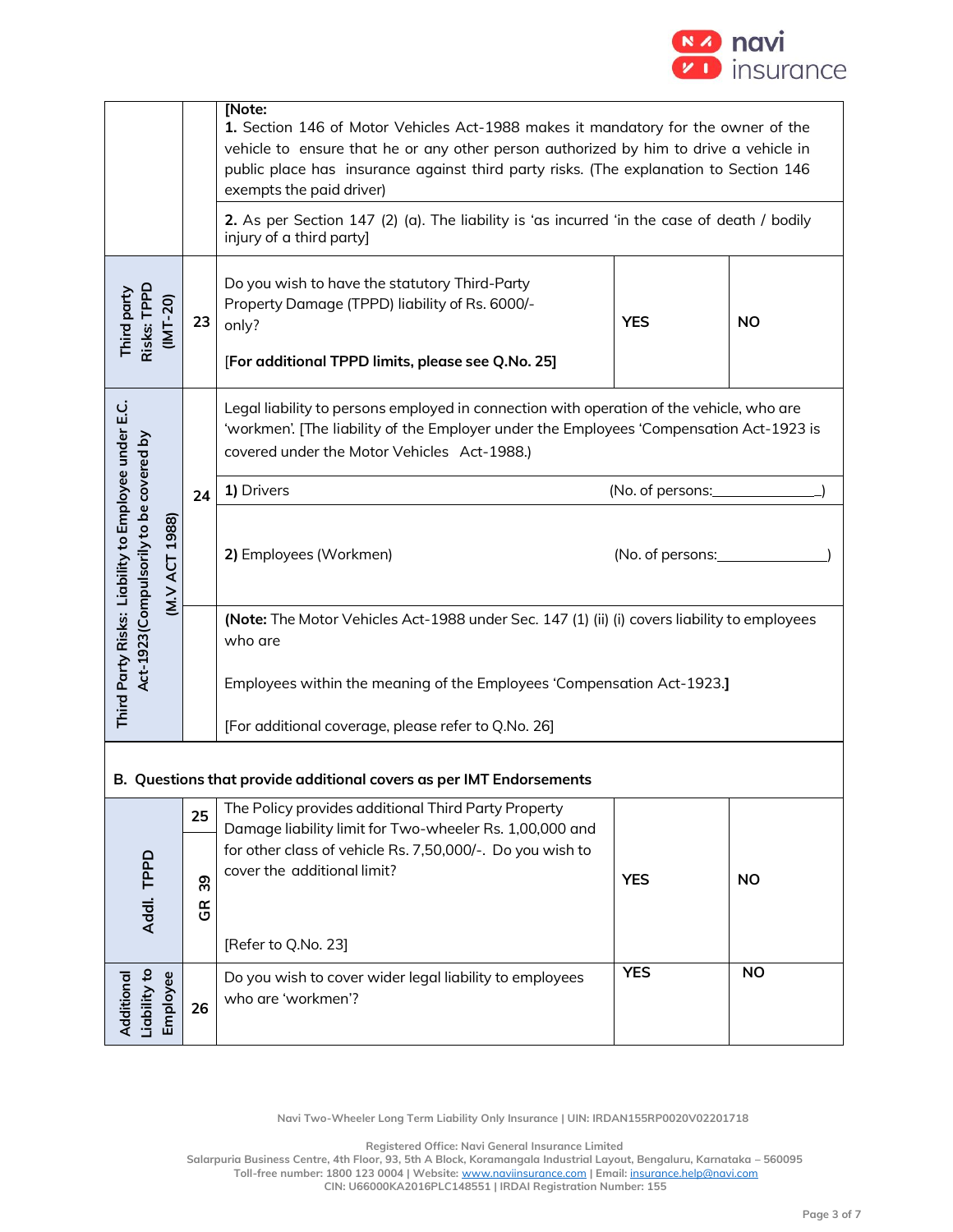

|                                                    | $11M - 28$ | This information is sought to cover in addition to liability<br>under the Employees' Compensation Act-1923, also<br>liability under the Fatal Accidents Act-1855 and the<br>Common Law]<br>Note: The additional liability under Common Law<br>and Fatal Accidents Act in respect of employees who<br>are employees is covered under this endorsement<br>[Refer to Q.No. 24]                                              |            |           |
|----------------------------------------------------|------------|--------------------------------------------------------------------------------------------------------------------------------------------------------------------------------------------------------------------------------------------------------------------------------------------------------------------------------------------------------------------------------------------------------------------------|------------|-----------|
|                                                    | 27         | Do you wish to cover wider legal liability to employees<br>who are NOT 'Employees'?                                                                                                                                                                                                                                                                                                                                      |            |           |
| Liability to Employees<br>who are not<br>Employee' | (IMT-29)   | (Note: The liability under Common Law and Fatal<br>Accidents Act-1855 in respect of employees who are<br>not Employees<br>be covered under this<br>can<br>endorsement).                                                                                                                                                                                                                                                  | <b>YES</b> | <b>NO</b> |
|                                                    |            | Personal Accident Cover for Owner Driver is compulsory in the Liability Only<br>Cover. Please give details of nomination:                                                                                                                                                                                                                                                                                                |            |           |
|                                                    |            | (a) Name of the Nominee & Age                                                                                                                                                                                                                                                                                                                                                                                            |            |           |
|                                                    |            | (b) Relationship                                                                                                                                                                                                                                                                                                                                                                                                         |            |           |
|                                                    |            | (c) Name of the Appointee                                                                                                                                                                                                                                                                                                                                                                                                |            |           |
|                                                    |            | (If Nominee is a Minor)                                                                                                                                                                                                                                                                                                                                                                                                  |            |           |
|                                                    | 28         | (d) Relationship to the Nominee:<br>(Note:                                                                                                                                                                                                                                                                                                                                                                               |            |           |
| Personal Accident Cover of Owner Driver            |            | 1. Personal Accident cover for Owner Driver is compulsory for Sum Insured of Rs.<br>2. Compulsory PA cover for owner driver cannot be granted where a vehicle is owned<br>by a company, a partnership firm or a similar body corporate or where the owner-<br>3. Do you already have a 24-hour Personal Accident cover against Death and<br>Permanent Disability (Total and Partial) for Capital Sum Insured of at least |            |           |

**Registered Office: Navi General Insurance Limited**

**Salarpuria Business Centre, 4th Floor, 93, 5th A Block, Koramangala Industrial Layout, Bengaluru, Karnataka – 560095 Toll-free number: 1800 123 0004 | Website:** [www.naviinsurance.com](http://www.naviinsurance.com/) **| Email:** [insurance.help@navi.com](mailto:insurance.help@navi.com)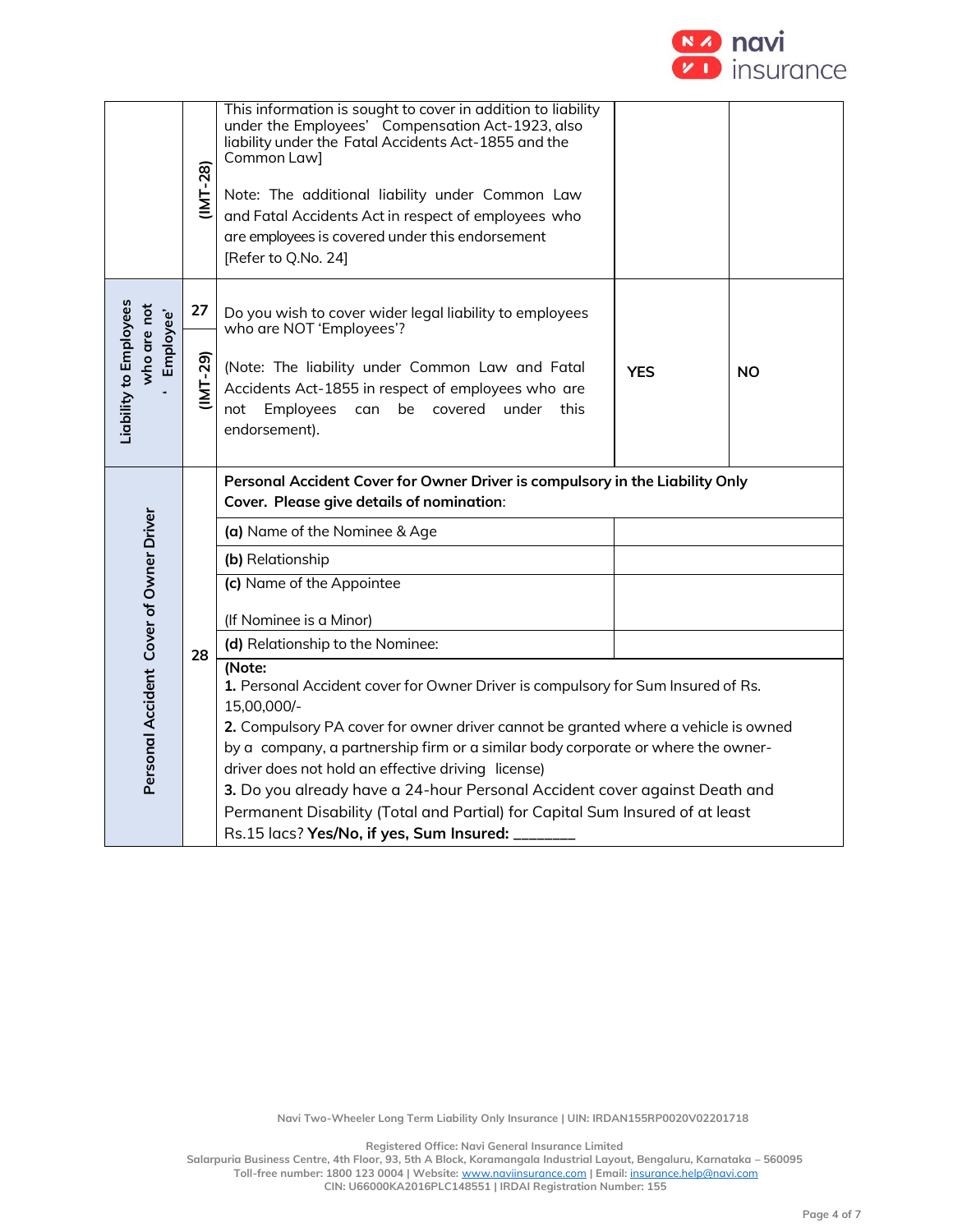

|                                    | 29           | Do you wish to include Personal Accident cover                                             |                                                                                                                                                                                                                                                                                                                                    |            |             |                         | <b>YES</b>     | NO.        |              |  |
|------------------------------------|--------------|--------------------------------------------------------------------------------------------|------------------------------------------------------------------------------------------------------------------------------------------------------------------------------------------------------------------------------------------------------------------------------------------------------------------------------------|------------|-------------|-------------------------|----------------|------------|--------------|--|
| PA Cover for Named Occupants       |              |                                                                                            | for named persons?<br>If YES, give name and Capital Sum Insured (CSI)                                                                                                                                                                                                                                                              |            |             |                         |                |            |              |  |
|                                    |              | opted for:                                                                                 |                                                                                                                                                                                                                                                                                                                                    |            |             |                         |                |            |              |  |
|                                    |              | Sr no                                                                                      | <b>Name</b>                                                                                                                                                                                                                                                                                                                        |            | CSI (Opted) |                         | <b>Nominee</b> |            | Relationship |  |
|                                    |              |                                                                                            |                                                                                                                                                                                                                                                                                                                                    |            | (Rs.)       |                         |                |            |              |  |
|                                    |              | 1                                                                                          |                                                                                                                                                                                                                                                                                                                                    |            |             |                         |                |            |              |  |
|                                    | (INT-15)     | $\overline{2}$                                                                             |                                                                                                                                                                                                                                                                                                                                    |            |             |                         |                |            |              |  |
|                                    |              | $\overline{\mathbf{3}}$                                                                    |                                                                                                                                                                                                                                                                                                                                    |            |             |                         |                |            |              |  |
|                                    |              | 4                                                                                          |                                                                                                                                                                                                                                                                                                                                    |            |             |                         |                |            |              |  |
|                                    |              | 5                                                                                          |                                                                                                                                                                                                                                                                                                                                    |            |             |                         |                |            |              |  |
| PA Cover for Un-Named<br>Occupants | 30           | No. of Persons:                                                                            | Note: (The maximum CSI available per person is Rs. 2 Lacs in case of Private Cars and Rs. 1 Lakh<br>in case of Motorized Two Wheelers)<br>Do you wish to include Personal Accident cover for Un-Named Passengers/hirer/pillion<br>passengers (Two Wheelers)?<br>If YES, give number of persons and Capital Sum Insured (CSI) Opted |            |             |                         |                |            |              |  |
|                                    | $-16$<br>IML | (Note: The maximum CSI available per person is Rs. 2 Lakhs in case of Commercial Vehicles) |                                                                                                                                                                                                                                                                                                                                    |            |             |                         |                |            |              |  |
|                                    | 31           |                                                                                            | Whether extension of geographical area to the following countries required?                                                                                                                                                                                                                                                        |            |             |                         |                |            |              |  |
| Geographical Extension             |              | $\mathbf{1}$                                                                               | Bangladesh                                                                                                                                                                                                                                                                                                                         | <b>YES</b> | NO.         | $\overline{2}$          | <b>Bhutan</b>  | <b>YES</b> | NO.          |  |
|                                    |              | 3                                                                                          | Maldives                                                                                                                                                                                                                                                                                                                           | <b>YES</b> | NO.         | $\overline{\mathbf{4}}$ | Nepal          | <b>YES</b> | NO.          |  |
|                                    | (IMT-1)      | 5                                                                                          | Pakistan                                                                                                                                                                                                                                                                                                                           | <b>YES</b> | NO.         | 6                       | Sri Lanka      | <b>YES</b> | NO.          |  |
|                                    |              |                                                                                            | (Note: Presently the territory covered is geographical area of India. Extension of geographical<br>area cover can be availed by use of this endorsement)                                                                                                                                                                           |            |             |                         |                |            |              |  |

**Registered Office: Navi General Insurance Limited**

**Salarpuria Business Centre, 4th Floor, 93, 5th A Block, Koramangala Industrial Layout, Bengaluru, Karnataka – 560095 Toll-free number: 1800 123 0004 | Website:** [www.naviinsurance.com](http://www.naviinsurance.com/) **| Email:** [insurance.help@navi.com](mailto:insurance.help@navi.com) **CIN: U66000KA2016PLC148551 | IRDAI Registration Number: 155**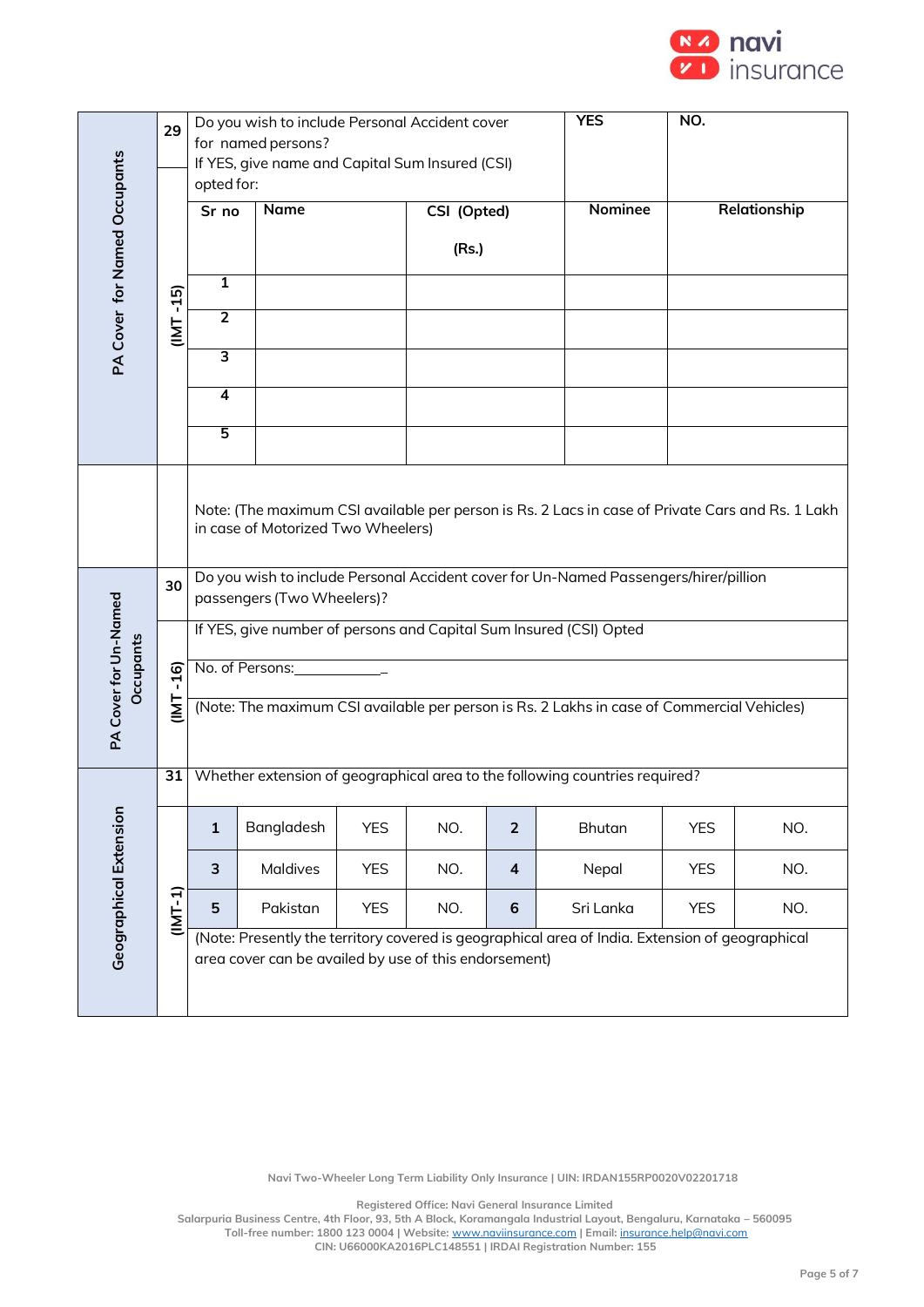

| C. Questions that are elicited for information and data collection purposes |                                                            |                                                                                       |      |  |                           |               |               |                    |  |             |  |  |
|-----------------------------------------------------------------------------|------------------------------------------------------------|---------------------------------------------------------------------------------------|------|--|---------------------------|---------------|---------------|--------------------|--|-------------|--|--|
| 32                                                                          | <b>Previous History:</b>                                   |                                                                                       |      |  |                           |               |               |                    |  |             |  |  |
|                                                                             |                                                            | a. Date of purchase of the vehicle by the<br>Proposer:                                |      |  | DD                        | MM            |               | <b>YR</b>          |  |             |  |  |
|                                                                             |                                                            | <b>b.</b> Whether the vehicle was new or second hand at the<br>time of purchase?      |      |  |                           |               | <b>NEW</b>    | <b>SECOND HAND</b> |  |             |  |  |
|                                                                             |                                                            | c. Will the vehicle be used exclusively for                                           |      |  |                           |               |               |                    |  |             |  |  |
|                                                                             |                                                            | (i) Private, Social, Domestic, Pleasure & Professional<br>Purpose?                    |      |  |                           |               | <b>YES</b>    | NO.                |  |             |  |  |
|                                                                             |                                                            | (ii) Carriage of goods other than samples or<br>personal luggage?                     |      |  |                           |               | <b>YES</b>    | NO.                |  |             |  |  |
|                                                                             |                                                            | d. Is the vehicle in good condition?                                                  |      |  |                           |               | <b>YES</b>    | NO.                |  |             |  |  |
|                                                                             |                                                            | If NO, please give details                                                            |      |  |                           |               |               |                    |  |             |  |  |
|                                                                             |                                                            | e. Name and Address of the previous                                                   |      |  |                           |               |               |                    |  |             |  |  |
|                                                                             |                                                            | insurance company:                                                                    |      |  |                           |               |               |                    |  |             |  |  |
|                                                                             |                                                            | f. Previous policy number:                                                            |      |  |                           |               |               |                    |  |             |  |  |
|                                                                             |                                                            | g. Period of Insurance                                                                | From |  |                           | To            |               |                    |  |             |  |  |
|                                                                             |                                                            | h. Claims lodged during the preceding 3 years                                         |      |  |                           |               |               |                    |  |             |  |  |
|                                                                             |                                                            | <b>YEAR</b><br><b>NO. OF CLAIMS</b>                                                   |      |  | <b>CLAIM AMOUNT (Rs.)</b> |               |               |                    |  |             |  |  |
|                                                                             |                                                            |                                                                                       |      |  |                           |               |               |                    |  |             |  |  |
|                                                                             |                                                            |                                                                                       |      |  |                           |               |               |                    |  |             |  |  |
|                                                                             |                                                            |                                                                                       |      |  |                           |               |               |                    |  |             |  |  |
| 33                                                                          |                                                            | <b>Details of Driver:</b>                                                             |      |  |                           |               |               |                    |  |             |  |  |
|                                                                             | α.                                                         | Age and Date of Birth of the Owner                                                    |      |  | Age [In Years]            |               | Date of Birth |                    |  |             |  |  |
|                                                                             |                                                            |                                                                                       |      |  |                           | DD            | <b>MM</b>     |                    |  | <b>YEAR</b> |  |  |
|                                                                             |                                                            |                                                                                       |      |  |                           |               |               |                    |  |             |  |  |
|                                                                             | Age and Date of Birth of the Owner<br>Age [In Years]<br>b. |                                                                                       |      |  |                           | Date of Birth |               |                    |  |             |  |  |
|                                                                             |                                                            |                                                                                       |      |  |                           | DD            | <b>MM</b>     |                    |  | <b>YEAR</b> |  |  |
|                                                                             |                                                            |                                                                                       |      |  |                           |               |               |                    |  |             |  |  |
|                                                                             | c.                                                         | Does the driver suffer from defective vision or<br>hearing or any physical infirmity? |      |  |                           |               | <b>YES</b>    | <b>NO</b>          |  |             |  |  |
|                                                                             |                                                            | If 'YES', please give details of such infirmity                                       |      |  |                           |               |               |                    |  |             |  |  |
|                                                                             | d.                                                         | Has the driver ever been involved / convicted for<br>causing any accident of loss?    |      |  |                           |               |               |                    |  |             |  |  |
|                                                                             |                                                            | If 'YES', give details as under including the                                         |      |  |                           |               | <b>YES</b>    |                    |  | <b>NO</b>   |  |  |
|                                                                             | pending prosecutions:                                      |                                                                                       |      |  |                           |               |               |                    |  |             |  |  |

**Registered Office: Navi General Insurance Limited**

**Salarpuria Business Centre, 4th Floor, 93, 5th A Block, Koramangala Industrial Layout, Bengaluru, Karnataka – 560095 Toll-free number: 1800 123 0004 | Website:** [www.naviinsurance.com](http://www.naviinsurance.com/) **| Email:** [insurance.help@navi.com](mailto:insurance.help@navi.com)